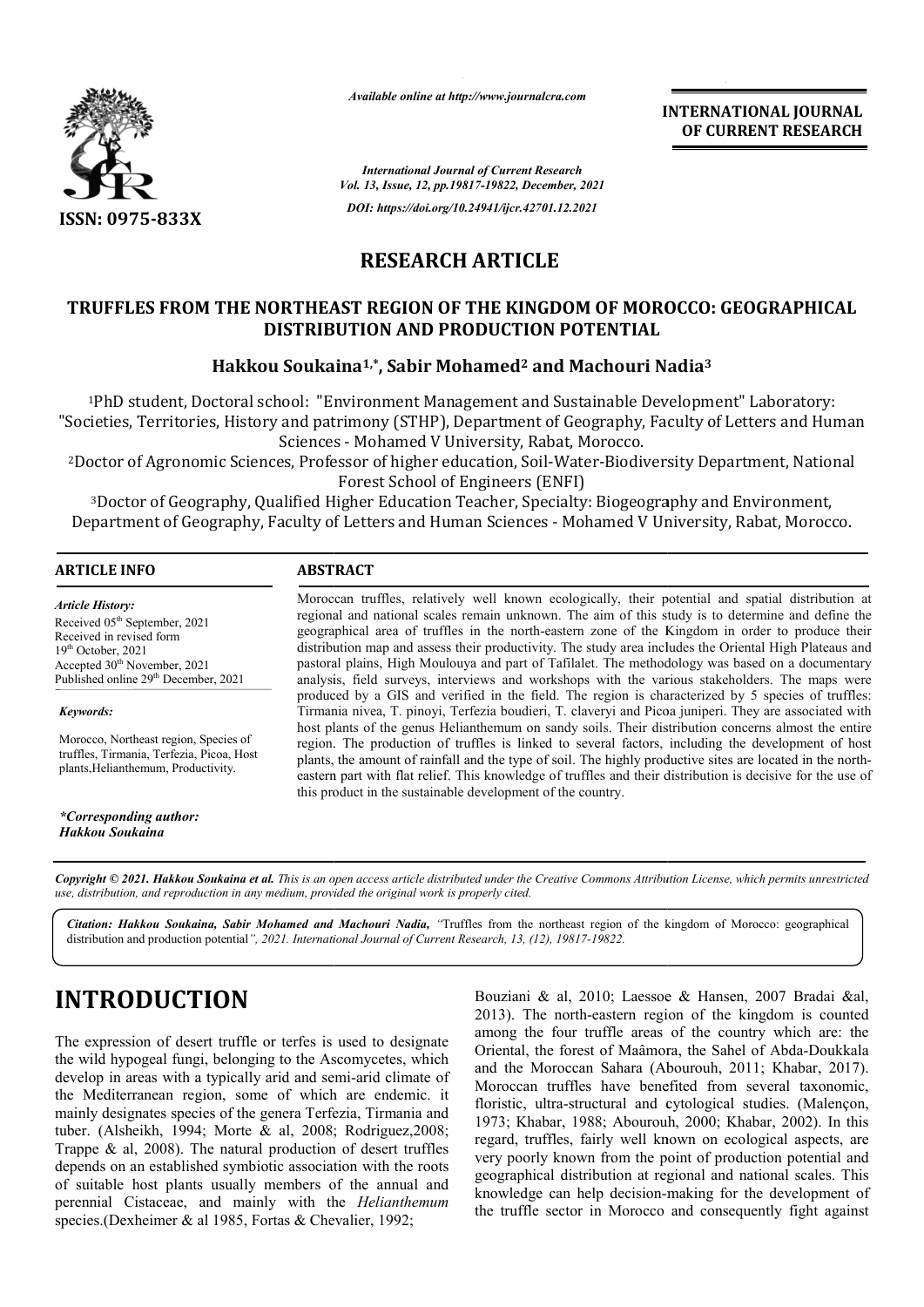poverty locally and alleviate human pressure on natural forest and pastoral resources.

#### **It is within this framework that this study aims to:**

- Know and specify the geographical area of truffles in the North-East zone of the Kingdom in order to produce their distribution map; and
- Evaluate their productivity.

# **MATERIALS AND METHODS**

*Study area:* The study area is located in the North-East of Morocco and includes the High Plateaus and the pastoral plains of the Oriental, High Moulouya and part of Tafilalet. (Fig.1).



**Fig.1. Situation of the study area**

From north to south and from west to east, the area is characterized by a climatic gradient. In fact, in the north-west, the bioclimate is of the semi-arid type with rainfall of 400 to 600 mm / year, arid in the vast central zone of the Oriental with rainfall of 100 to 400 mm / year, and Saharan in the south towards Errachidia with rainfall of less than 100 mm / year. The aridity increases substantially in the South and East, with the significant difference being the lack of precipitations. (Watfeh& Sfa, 2007; DRAO, 2019). The area is characterized by a predominance of raw mineral soils and poorly evolved soils of erosion, especially those developed on limestone. From the north while going towards High Moulouya, calcimagnesic soils are dominant with a reduced presence of poorly evolved soils of silt, isohumic soils and vertisols developed on limestone and clay. While the pre-Saharan part is characterized by poorly evolved soils and sandy loam, raw mineral soils and poorly evolved soil of erosion. The organic matter of the soil is

extremely poor, the content does not exceed 1.5%. (Watfeh & al, 2007; DRAO, 2019). The vegetation is characterized by a dominance of alfatial steppes. They are mainly concentrated in the center of the zone in the province of Figuig and Boulemane, with a reduced presence in the provinces of Jerada, Taourirt and Midelt. The natural forest, consisting mainly of holm oak, cedar and juniper is concentrated mainly in the north and west at high altitude. Other species are present in small areas, such as cedar in western Midelt province and Acacia in the northwestern part of Errachidia province. (SEIFN, 2014).

*Adopted methodology:* To achieve the objectives of this study, a preliminary phase devoted to a documentary analysis as exhaustive as possible was necessary. It focused on two complementary components, first on the knowledge of the North-East zone in its ecological aspects, and, then, specifically on the truffles of the region. The documents used are of various kinds: development project reports, university documents (theses, masters) and scientific papers. In a second phase, a questionnaire was sent to 35 managers and agents of the provincial and local forestry services in the region. The questionnaire focused, among other things, on the species of existing truffles, their ecology (host plants, climate, soil, relief) and the georeferencing of production sites. In a third phase, and on the basis of the results of the documentary analysis and the examination of the questionnaires, a field prospection was carried out in the geographical regions known by their truffle productions, namely the High Plateaus and the pastoral plains of the Oriental, the Pre-Saharan region of Tafilalet and High Moulouya.

The areas visited are: Debdou, El Ayoun, Jerada, Ain Beni Mathar, Mrija, Tandrara, Bouaârfa, Maatarka, Anoual, Talsint, Bni Tadjite, Bouanane, Boudnib, Erfoud, Errachidia, Midelt and Boumia. During this field phase, we were able to work on the knowledge and evaluation of the resource: spatial distribution of truffle species in these regions, production and its relations with environmental factors (precipitation, soils), the effects of change climate and the sustainability of the resource. Surveys, interviews with resource persons and participatory workshops were organized by region with the various actors in the sector (collectors, traders, development agents (agronomists, foresters)) and local authorities. The mapping of productive areas and their productivity over the years was made on the basis of documentary analysis, questionnaires, interviews and surveys with collectors in the field and resource persons and workshops with managers. The tools used are: topographic maps at different scales, National Forest Inventory maps (SEIF, 2014), and Googlearth. The preliminary maps were checked during the workshops and in the field. For the semiology of the maps, we proceeded by zoning for the dominant truffle species throughout the area and by signs to indicate the species rarely present.

## **RESULTS**

**Truffle's potential in the North-East region of the Kingdom of Morocco**

#### **Species and distribution**

*Species:* During field surveys in April 2021, it was found that the production of truffles is almost zero this year.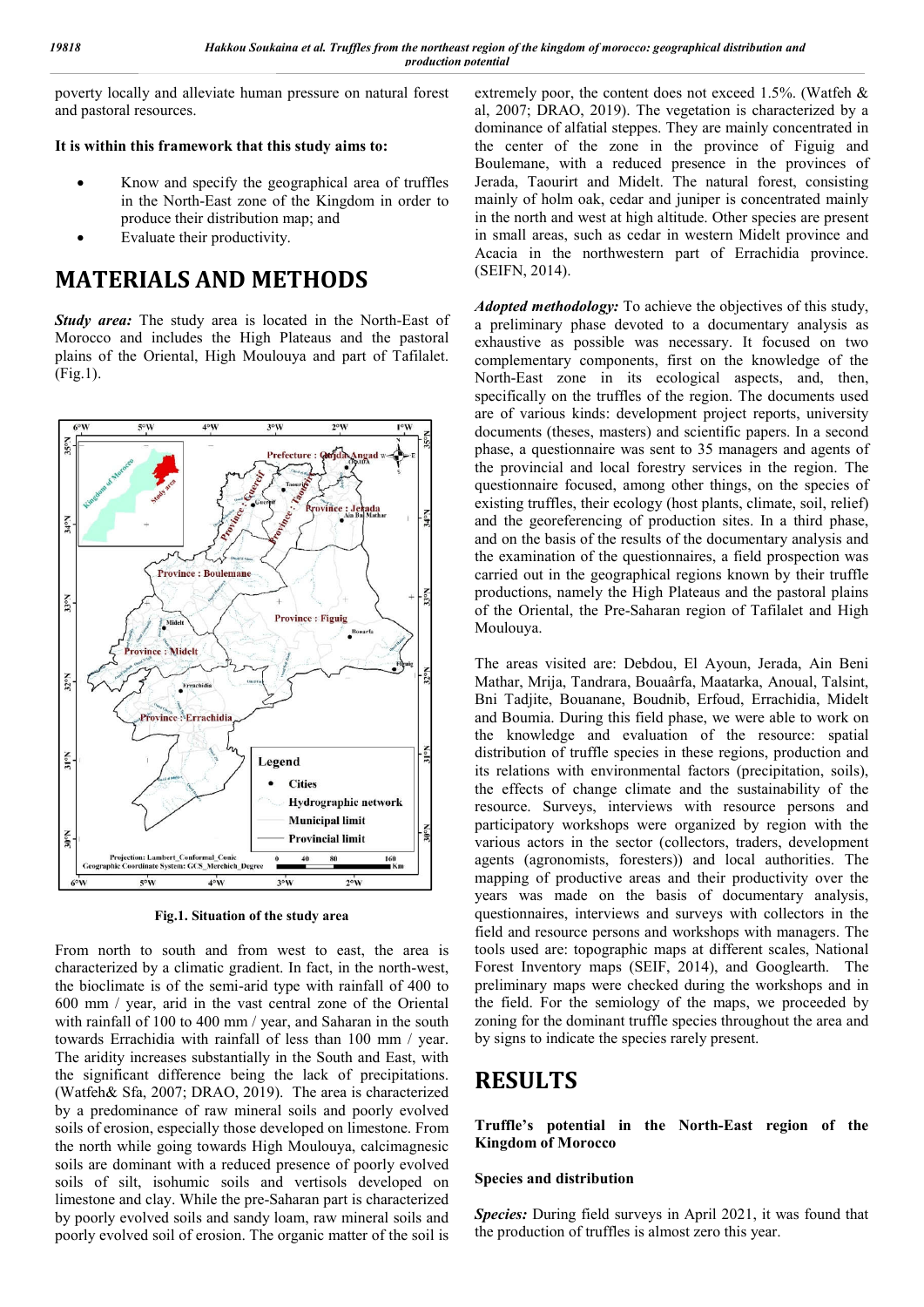Precipitation was lacking. Only passionate people about truffle hunting come out from time to time to come back with only a few pieces. "Where's the truffle?" Where is its water? Where is its plant? " A shepherd said. five truffle fruiting body found in a place named *Rich Aouragh* in sandy soil were provided to us by the collectors, who use a wooden stick or a tool such as knives, screwdrivers or iron rods to bring out the truffle, the location of which is indicated by the cracked earth and the associated plant. Thus, we find the white truffle belonging to the genus *Tirmania* represented by two species, *T. pinoyi* and *T. nivea* with *Helianthemum hirtum*. The red truffle belonging to the genus *Terfezia* represented by the species T. claveryi with *Helianthemum lipii* (fig.2).

*Tirmania nivea* **(Desf.) Trappe, 1971:** Locally called *Zoubeidi*. Ascomata (fig.2A) is up to 4 cm of diameter. The form is subglobose crevassed in places, white of color with brown spots. Peridium (Fig. 2B) up to 2 mm in thickness. Gleba is yellowish white formed of spherical pockets, separated by veins of a lighter color.

*Tirmania pinoyi* **(Maire) Malençon, 1973:** Locally called *Chaâiria* (color of barley). Ascomata (Fig. 2C and Fig 3) is up to 4-10 of diameter. The form is subglobose, turbinate or irregular with cracks and furrows. Yellow of color or reddish brown. Peridium (Fig. 2D) up to 0,5-1 mm in thickness. Gleba white with lighter colored veins.



**Fig.2. A** *Tirmania nivea* **B; a cross section of T. nivea;** *T. pinoyi* **D; a cross section of** *Pinoyi*

*Terfezia claveryi* **Chatin, 1892:** Locally called *Terfesse lahmer* (the red *Terfesse*). Ascomata (Fig.4A) is up to 12 cm of diameter presenting an irregular shape, often flattened with blackening reddish-brown color. Peridium (Fig.4B) is up to 1- 2mm. Gléba yellowish to whitish, and reddish by places divided by paler veins.

**Distribution:** The distribution of truffles concerns almost the entire North-East region. They are distributed over vast expanses from Oujda as the northern limit to Figuig as the south-eastern limit, from the Algerian-Moroccan border in the east to the province of Errachidia in the south and from Guercif in the north-west to the south.



**Fig.3.** *Tirmania sp*



**Fig.4. A.** *Terfezia claveryi* **B; a cross section of** *T. claveryi*

High Moulouya to the west (fig.5). Red and white truffle are the two most common and most traded species. As for the black truffle, *T. boudieri*, it is rare and seems to have no market in the area. it is met in Tandrara, Bouaarfa, Ain Beni Mathar and Figuig. The same places know the production of *Picoa juniperi*, locally called *Jobber*. It always occurs first, and for the population it is an indicator of the production of truffles. In Boumia, it is called *asmegh n'terfes* (*Aâbid Terfas* slave of truffles according to its black color). People say: "*where there are slaves, there is the king*". It is often collected near *T. claveryi* and it is not consumed due to its strong and unpleasant odor. Truffles do not grow in plowed land. The region also knows the cultivation of the black truffle, *Tuber melanosporum* by Doctor Abdelaziz Laqbaqbi on his farm in Debdou. A thousand mycorhizal holm oak plants were imported from France in 2000 and planted at a rate of 238 trees / ha with spacing of 6 m x 7 m. The basins, 2 m in diameter, are irrigated every two weeks. Each autumn, the expired truffles from last year are scattered there and the basins are fertilized with mineral fertilizer (NPK) and then weeded. Oaks are treated as tadpoles at a height of 2 m.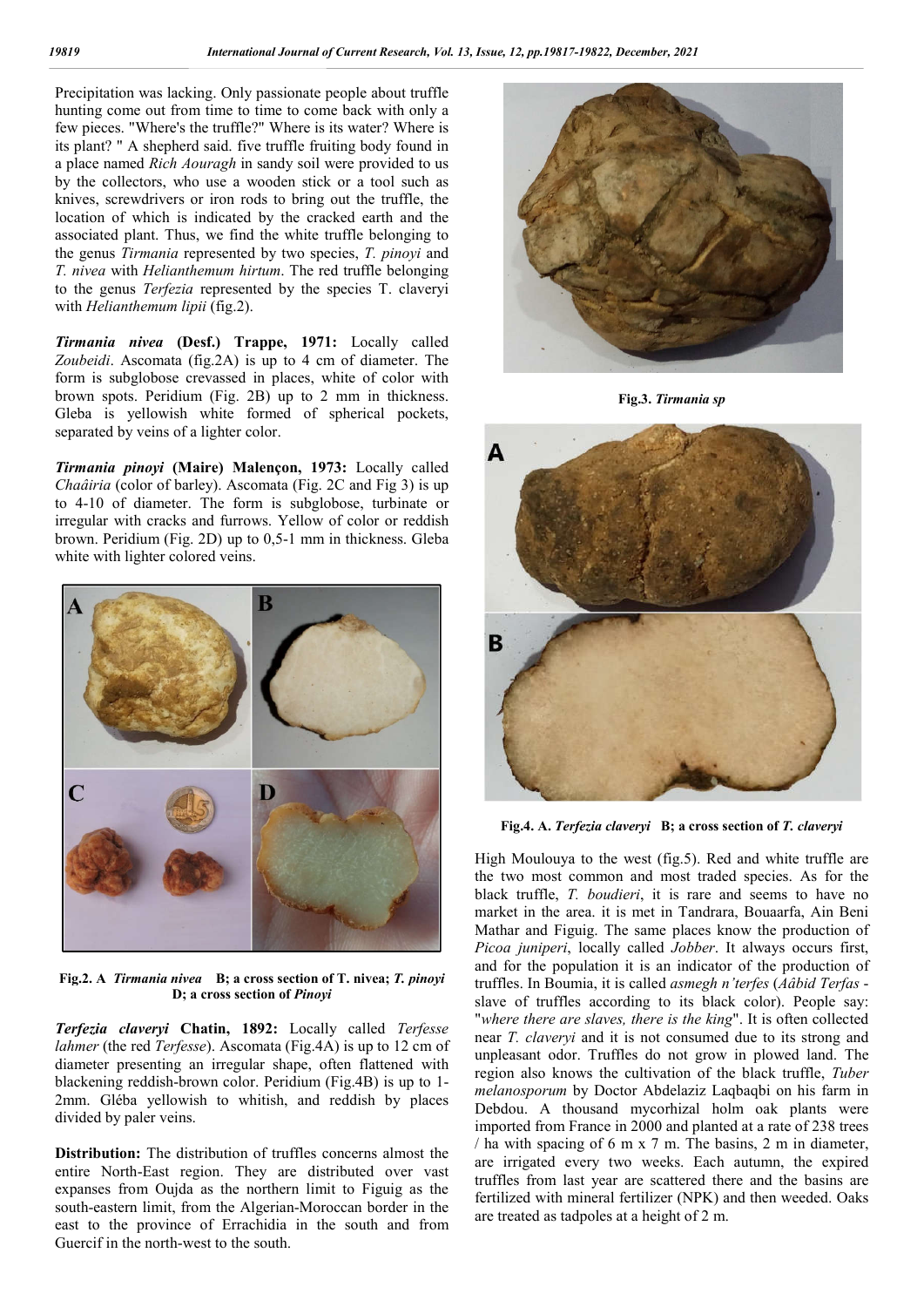The harvest is done from December to February. Each basin (tree) gives 0 to 3 black truffles per year.



**Fig. 5. Distribution map of truffles in the North-East region**

**Ecological conditions:** The production of truffles is linked to several factors, including the host plant with which they are associated, the climate and the type of soil.

**Host plants:** Truffles live in a symbiotic association with plants belonging to the *Cistaceae* family, generally *Helianthemum*. This year, host plants for truffles in the study area were scarce. We found *Helianthemum lipii* locally called *Reguig* (Fig.6A), *Helianthemum ledifolium* (Fig.6B) locally called *Tegcis* or *Tzaoua*, *Helianthemum apenninum* (Fig.6C) locally called *Serd Amalou* or *Izefzaf* and *Helianthemum hirtum* (Fi.6D) locally called *Idoudi*.

#### **Climatic conditions**

*Pluviometry:* The appearance of truffles and the importance of their production are determined by the quantity and especially the repair of precipitation over time, the succession of two rainy periods known locally as "*Manzla*". Rainfall in late summer and early autumn (August to November) constituting the "*Manzla Ech-Choula*" is necessary for the germination of the seeds of *Helianthemum*. The winter precipitations (December to January) constituting the second "*Manzla Ennaâim*" are necessary for the constitution of the water reserve of the grounds, the development of *Helianthemum*, the loosening of the grounds and the growth and appearance of

truffles on the surface. If the soils remain dry, then they are compact and the truffles fail to develop and appear on the surface of the soil. Most truffle collectors have confirmed that if it rains in August and September, it is a sign that the year will be of good productivity.



**Figure 6. Host plants of truffles in the North-East region of Morocco A;** *Helianthemum lipii* **B;** *Helianthemum ledifolium* **C;** *Helianthemum apenninum* **D;** *Helianthemum hirtum*

The amounts of rain needed for good production vary from area to area and from species to species. The averages recorded during years considered to be of good production can help to determine the favorable quantities. The estimated years of good production by the collectors surveyed are 1993 ( $\approx$ 425.4mm), 1994 ( $\approx$  341.8mm), 1995 ( $\approx$  347.2mm), 1997 ( $\approx$ 399.6), 2002 ( $\approx$  369.6mm), 2007 ( $\approx$  492.4) and 2008 ( $\approx$ 702mm). The last year of good production was 2018 ( $\approx$ 430mm). we can say that an average of 300 mm precipitation in the whole region is favorable for a good production of truffles.

*Temperature:* The temperature influences the start of truffle's production and its duration. For areas considered hot like Bouaânane, Figuig and Bouaarfa, where the average maximum temperatures of the hottest month (August) are  $40^\circ$  C, production begins in mid-December and ends in February. While for the Dahra, which is a cold zone at altitude in the High Plateaus and where the average maximum temperature of the hottest month (August) is  $32 °C$ , production does not start until February and ends around mid- May.

**Soil:** Field observations show that desert truffles thrive in vast plains or in hillsides on the edge of desert regions where the soils are shallow  $(\leq 20 \text{ cm})$ , light, silty-sandy texture, threshing and of neutral pH. It has been observed that truffle collectors are very knowledgeable and know well this relationship between the development of truffles and their ecology (precipitation, nature of the soils).

#### **Truffle's productivity in the North-East zone**

**Relationship between pluviometry and productivity:** It is true that truffles are adapted to semi-arid, arid and Saharan climates; hence their name "desert truffle". But productivity depends on the amount of rain and its distribution over time. Thus, for the local population, it is enough for them to follow the weather and the amount of rains that have fallen to know if the year will be good or bad. It may be that all other factors are favorable, but if the rain, the key factor, does not fall on time or with the necessary amount, the truffle will not occur or very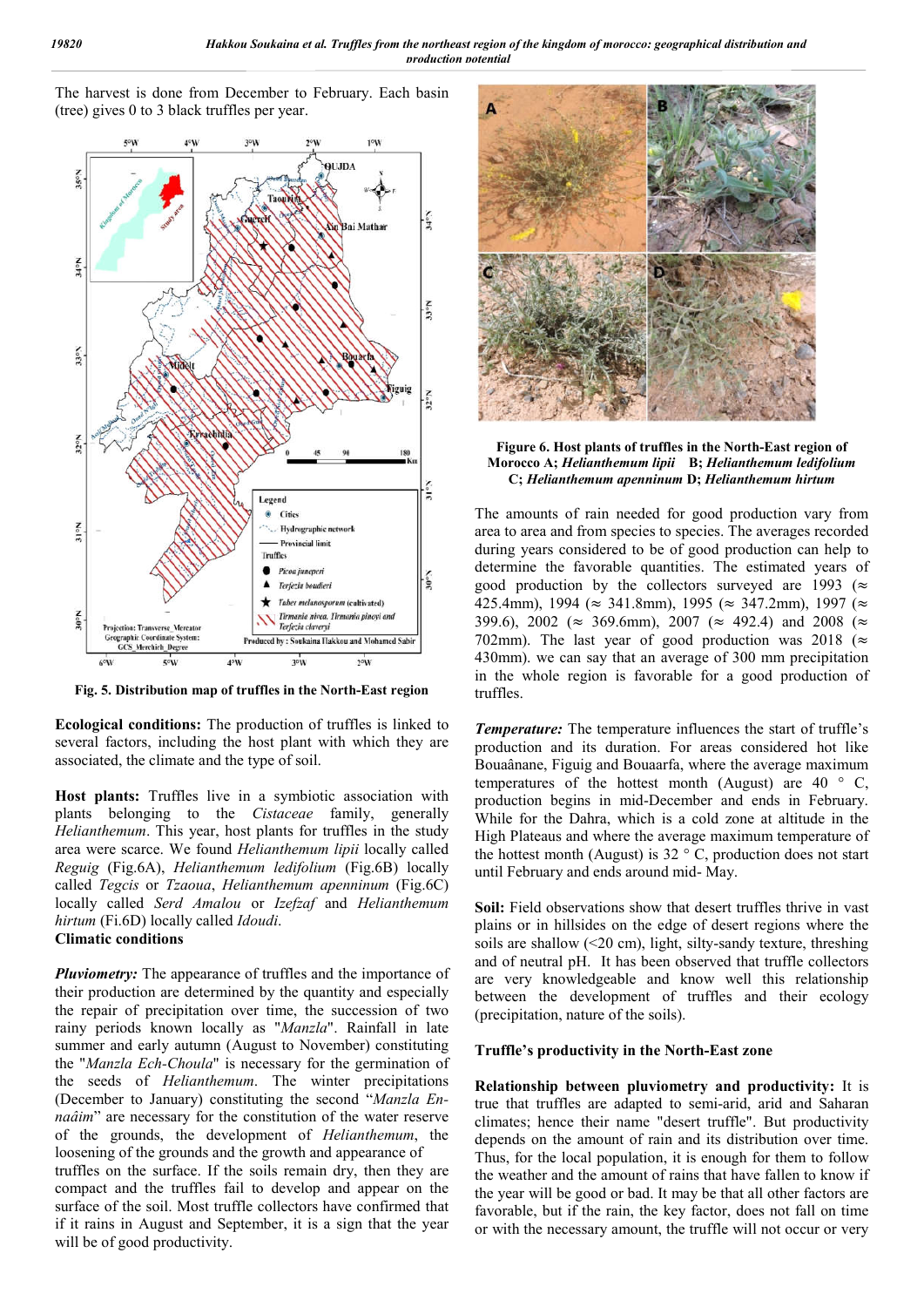little. According to respondents, a total of 26 days of rain, half of which in late summer-early autumn and half in late winterearly spring, is sufficient for the year to experience good production. If the rain is slow to fall until February or March causing the late germination of the host plants, the truffle will not grow. Thus, it is the rain and its distribution that largely influence the productivity of truffles per site. The succession of drought years has dramatically reduced truffle production and 2018 is considered the last year of good production in the Oriental region. Productivity in the region differs from area to area. Highly productive sites are mainly located in the northeastern part. It concerns Jerada, Tandrara, Bouaarfa, Figuig and Maatarka. While the center of the region and the far south are moderately productive areas. Productivity gets lower and lower as you move west. The truffle is found mostly in flat areas. In cold areas at high altitudes, truffles do not occur. (Figure 7).





### **DISCUSSION**

Plutarque (50 - 125 AD) affirmed that the truffle is generated by lightning itself, hence its surname the "daughter of thunder", especially since its appearance was conditioned by the succession of stormy rains. Some collectors have the same conviction, they confirm that the rain comes loaded with seeds which subsequently develop under the earth giving truffles. The results of this study, concerning the species of truffles present in the north-eastern region of Morocco are the same indicated by (Malençon, 1973; Serrhini *et al*., 1995; El Aji, 1999; Bouziani, 2009; Khabar, 2017), we are talking about: *Tirmania pinoyi*, *T. nivea*, *Terfezia claveryi*, *T. boudieri* and *Picoa juniperi*. Two other species, less known in the region, were encountered in 2013. These are *Terfezia Olbiensis* in the Beni Yaala Forest in Jerada under *Pinus halepensis* and *Terfezia leptoderma* collected in Ain Beni Mathar associated with *Helianthemum* sp. (El Akil *et al*., 2016). Generally, *T. nivea* has a large caliber, it even comes out of the ground

which facilitates its collect. But, the harvested one has a small caliber which can be explained by the fact that it was collected before maturity or that it was surrounded by stones which limited its growth.

The symbiotic relationship between truffles and their host plants has been well studied since the beginning of research on truffles, collectors have been able to discover this relationship of mycorrhization by observation and by linking the places of production with the places where the plants are distributed. probably they don't know what's really going on underground, but they know that without the *helianthemum* there will be no truffle. *T. pinoyi and T. nivea* are associated with *H. hirtum*, *T. claveryi* is associated with *H. lipii, T. boudieri* is associated with *H. lipii var. sessiliflorum* and *H. ledifolium and Picoa juniperi* is associated with *Helianthemum lipii* (Malençon, 1973; Serrhini *et al*., 1995; El Aji, 1999; Bouziani, 2009; Khabar, 2017).Helianthemum is the host plant of truffles also in adjoining countries even if the subspecies may be different, so in Algeria we find that *T. claveryi* is associated with *H. Guttatum* and *H. Hirtum*, *Tirmania pinoyi* is associated with *H. Guttatum* while *T. nivea* is associated with *H. lipii*. (Zitouni-Haouar, 2016). The distribution concerns the eastern highlands during the months of March to Mai for T. Claveryi, T. Pinoyi and T. Nivea and from mid-March to mid-April for Picoa juniperi. (Khabar, 2017). The appearance of truffles and the importance of their production are determined by the quantity and especially the repair of precipitation over time, for the most productive areas, the Average rainfall is 246 mm in Ain Beni Mathar, 209mm in Tandrara and 196 mm in Bouaarfa (Khabar, 2017). The year 1990/91 and 1993/94 are considered as good productions in Bouaarfa, the annual rainfall was 226.6 mm for the year 1990/91 and 214.9 for the year 1993/94 (Serrhini, 1995; El Aji, 1999). Khabar (1988) indicated that in the truffle-producing areas, the average daily temperature drops from September to January (26 to 8  $\degree$  C), then a gradual rise to reach mild values in March. and April (14-18 ° C) while continuing to rise until August  $(31 \circ C)$ . The edaphic conditions presented in this study have also been reported by other authors (Tahiri, 1997; El Aji, 1999). Terfezia claveryi is found in humus-rich hillsides, while Tirmania nivea and Terfezia boudieri occur in soils with high sandy fraction as well as low organic matter (El Aji, 1999).

### **CONCLUSION**

Through this study, we were able to specify the species of truffles existing in the north-eastern region of Morocco while determining their geographical distribution. These are 5 species of Truffles: *Tirmania pinoyi*, *T. nivea, Terfezia claveryi. boudieri* and *Picoa juniperi*. Truffles are distributed over almost the entire Northeast region, from Oujda as the northern limit to Figuig as the south-eastern limit, from the Algerian-Moroccan border in the East to the province of Errachidia in the South, and from Guercif in the North. West to High Moulouya to the West. Field prospecting, surveys with collectors enabled us to note that the two red and white truffles are the most common and most traded species. The production of truffles is linked to several factors, including the host plant, the climate and the type of soil. The climatic conditions are the main factor. The amount of rain needed varies from area to area and from species to species. The optimum is to have two periods of precipitation, inputs in late summer - early fall and winter. As for the temperature, it influences the start of truffle